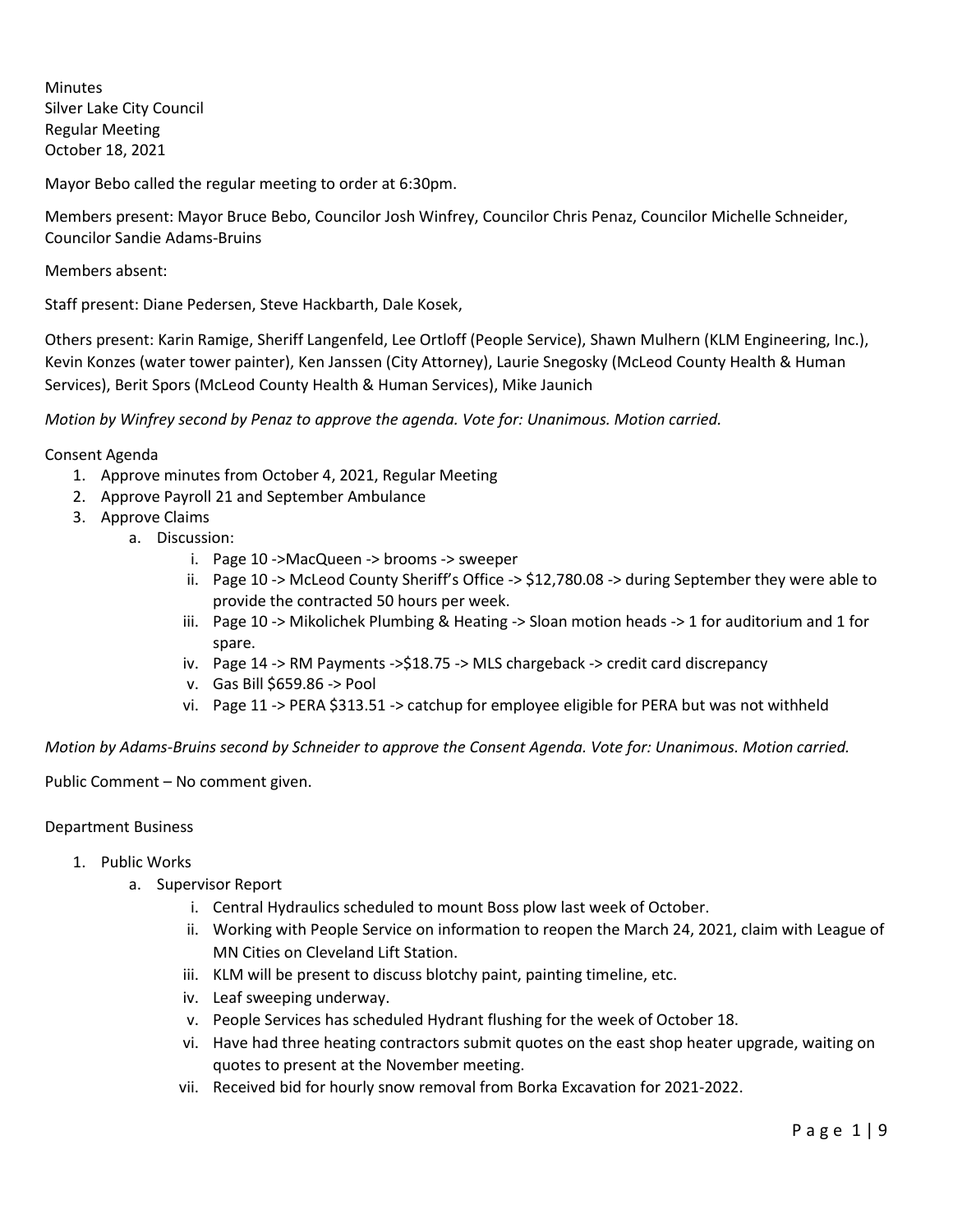- 1. Councilor Penaz recommended accepting the bid as Borka is familiar with the city's needs and can easily step in when help is needed.
- viii. Contacted Aqua Logic on hairline cracks on coving. They will be out to seal.
	- 1. Council Winfrey questioned if sealing the cracks will solve the issue or should the cement be replaced. Councilor Winfrey proposed that the areas where the cement is cracked through be replaced. It was requested that the person who laid the cement be at the November city council meeting to address the cracking. Public Works Supervisor Kosek is to discuss the cracking with the city engineers to learn what is acceptable and what is not.
- ix. Request for action regarding tiling soft spot on the side hill of ditch the city owns and rents to a farmer. The combine was being driven on it and it sank into the side of the ditch. The repair bid is between \$600-\$1000.

*Motion by Penaz second by Schneider to accept bid of \$600, not to exceed \$1000 from Kenny Matthews for pond farm repair. Vote for: Unanimous. Motion carried.*

- b. People Service Lee Ortloff
	- i. Revised quotation from Quality Flow for Lift Station Pumps
		- 1. Received email that \$3000 will be deducted from original price. A new quote will be sent.
		- 2. Reopened LMC insurance claim. It has a limit of \$25,000, leaving an open balance of \$17,683. Repairs that have been done have never been satisfactory, they keep failing.
		- 3. With the \$3000 deduction and \$17,683 insurance claim, the total cost for lift station repairs will be about \$20,000 less than expected.
		- 4. Contacted SEH to discuss pumps. They feel the work that is being done should last 8-10 years making it so this part of the project can be moved to the end of phase 2 of the infrastructure replacement rather than the beginning and a lot of the parts being put in can be reused in the new project. There is currently a 14-week lead time to receive the new pumps. A loaner pump will be put in until the new pumps are received. Of the total bid of \$68,990, \$3000 will be taken off for the pumps and materials purchased now and put in. The city will have \$17,368 from the insurance claim to put towards the new pumps, making the total cost around \$48,307.

# *Motion by Penaz second by Adams-Bruins to approve the quote from Quality Flow of \$7760 for the installation of the loaner pump. Vote for: Unanimous. Motion carried*

- 5. Discussion by Mayor Bebo requesting second quote for new lift station. QualityFlow builds everything in-house, so they have the best pricing. If the city council chooses to use another vendor, the city would have to pay the \$175/week rental fee on the loaner pump. People Service will secure a second quotation for comparison. Councilor Winfrey questioned if there was an expiration date on the quotation for \$68,990? The quote says 30 days, but it will be honored beyond that. The city council will receive a new quote deducting the \$3000.
- c. Water tower update Shawn Mulhern and Kevin
	- i. 90-95% done with water tower repaint. Mayor Bebo discussed the paint job, stating that it does not look uniform. Councilor Penaz feels the paint job looks blotchy. The painter explained that when painting in town he uses a dry fall paint that turns to a powder as it falls and won't hurt things, such as cars, on the ground if it falls on them. This type of paint will eventually weather in and look more uniform. Councilor Winfrey stated that when a product is ordered, the issues that arise are the issues of the company hired to perform the work, not problems of the city. The city does not want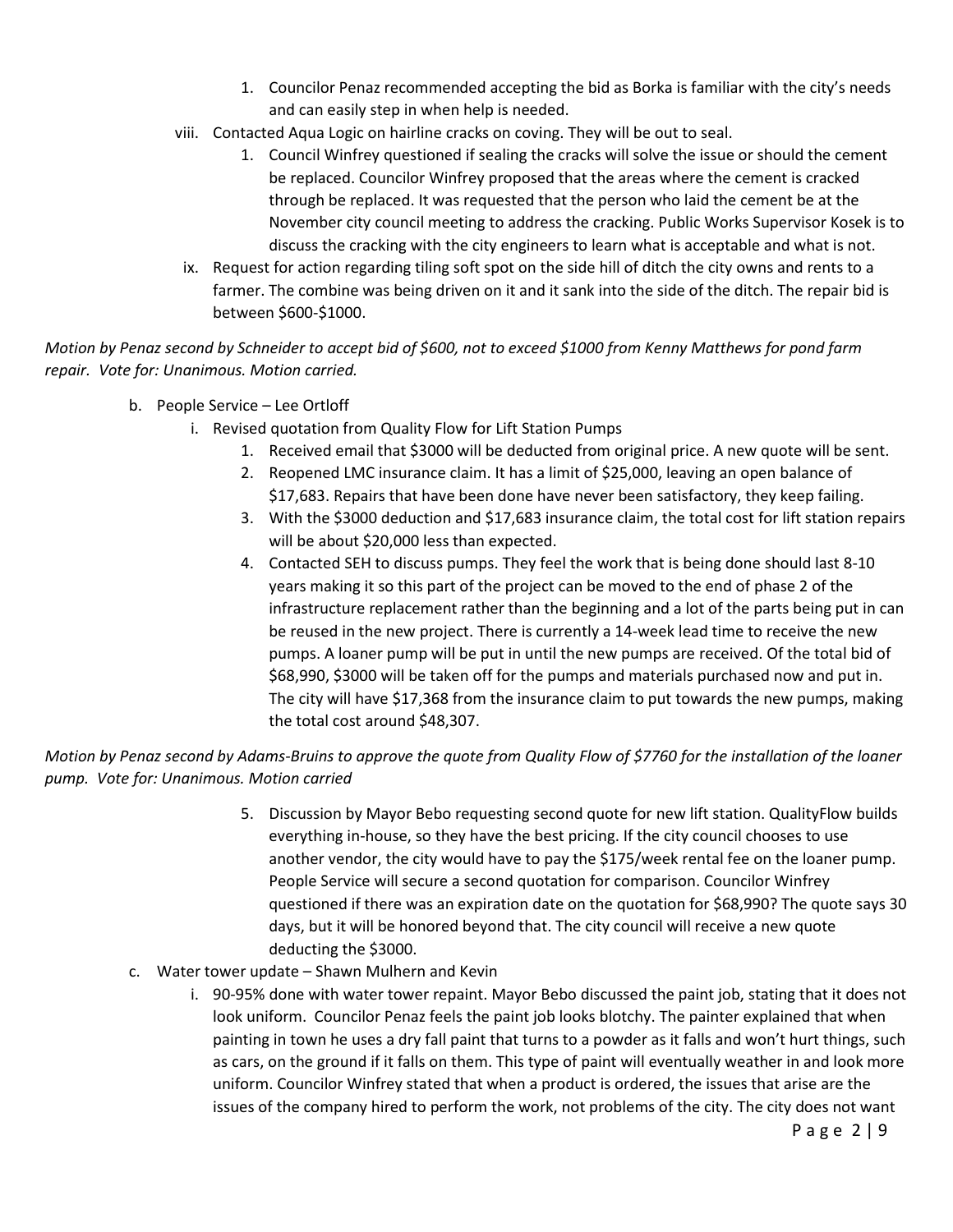the project left undone to a satisfactory state. The painter stated that it will take two years for the paint job to look blended, but the paint job will last ten years.

- 1. Mayor Bebo questioned if the painter used Sherwin Williams Lumibrite as stated in the contract. The painter responded no, which changed the contract without telling the city council which voids the contract. The painter stated that the Sherwin Williams paint does not dry fall and he has had bad luck with it.
- 2. The painter stated that the surface of the water tower was cracked and rough, especially the center tube. That rough surface will cause the paint job to not look uniform. Councilor Adams-Bruins asked if that was seen before the project was bid. The painter stated that the sidewalls were very rusted and needed to be sanded, which also causes the paint job to not look uniform because a different color of primer had to be used. Councilor Penaz questioned why that was not put in the notes of the person who bid the project. Mr. Mulhern stated that KLM was asked to quote an overcoat, which includes sand, scrape, etc. KLM likes to do a full assessment when bidding a project, but the city did not agree to that. He stated that had that been done, it would have addressed a lot of these issues but would also have brought up other issues regarding that state of the water tower. He felt the job was to make the water town aesthetically pleasing and that it would last for another 5-10 years. It has been overcoated several times over the last 100 years, and this causes the surface to become rough. Councilor Winfrey stated that he was impressed by the pictures that were provided with the quote and that is why he expected a better job. Mr. Mulhern stated that those are pictures of new tanks, not re-done tanks. Those were just for marketing purposes. Public Work Supervisor Kosek suggested waiting until spring to see if the blotchiness diminishes. The painter stated if the water tower needs to be repainted, a different color will have to be used. Mayor Bebo questioned why a different color was not suggested before the job began if it was known that would alleviate the current issues. It was proposed by the painter to deduct \$2500 from the contract total and not paint the legs of the water tower because as he gets closer to the ground, the dry fall doesn't work and there could possibly be issues with paint falling on cars, etc. It was agreed that each council member will view the water tower over the next month and get opinions from town citizens and this will be reviewed in November. It is agreed that there is blotchiness in the paint job, but Mr. Mulhern feels that 80-90% of that has been taken care of. If that is not acceptable, Mr. Mulhern said to give it some time, 6-9 months, and then come together again to discuss future action. Mr. Mulhern will provide a list of contacts for other cities so the city council can contact them and get their opinion on the work they had done.
- 3. Kevin, the painter, requested some payment for the work that has been completed and stated that he did not think he would be able to finish the job on Tuesday and Wednesday due to the predicted rain. He stated that three of the legs are in really good shape on the back side and questioned if he could skip painting that part of the three legs and deduct \$2500 off the total bill, saving him a days' worth of work. Mayor Bebo stated that deducting \$2500 from the whole project was not worth completing the total job the way it is supposed to be done. The painter stated that he needs to go out of state to work and will not be able to complete the rest of the project, the legs, until spring. Discussion was held regarding the amount of time it has taken for this project. The painter had told People Services that the water tower could be filled a week ago, but they held off on doing that because the city was not happy with the job that had been done and power washing took place after that. Mayor Bebo suggested that half the bill be paid until it is discussed again at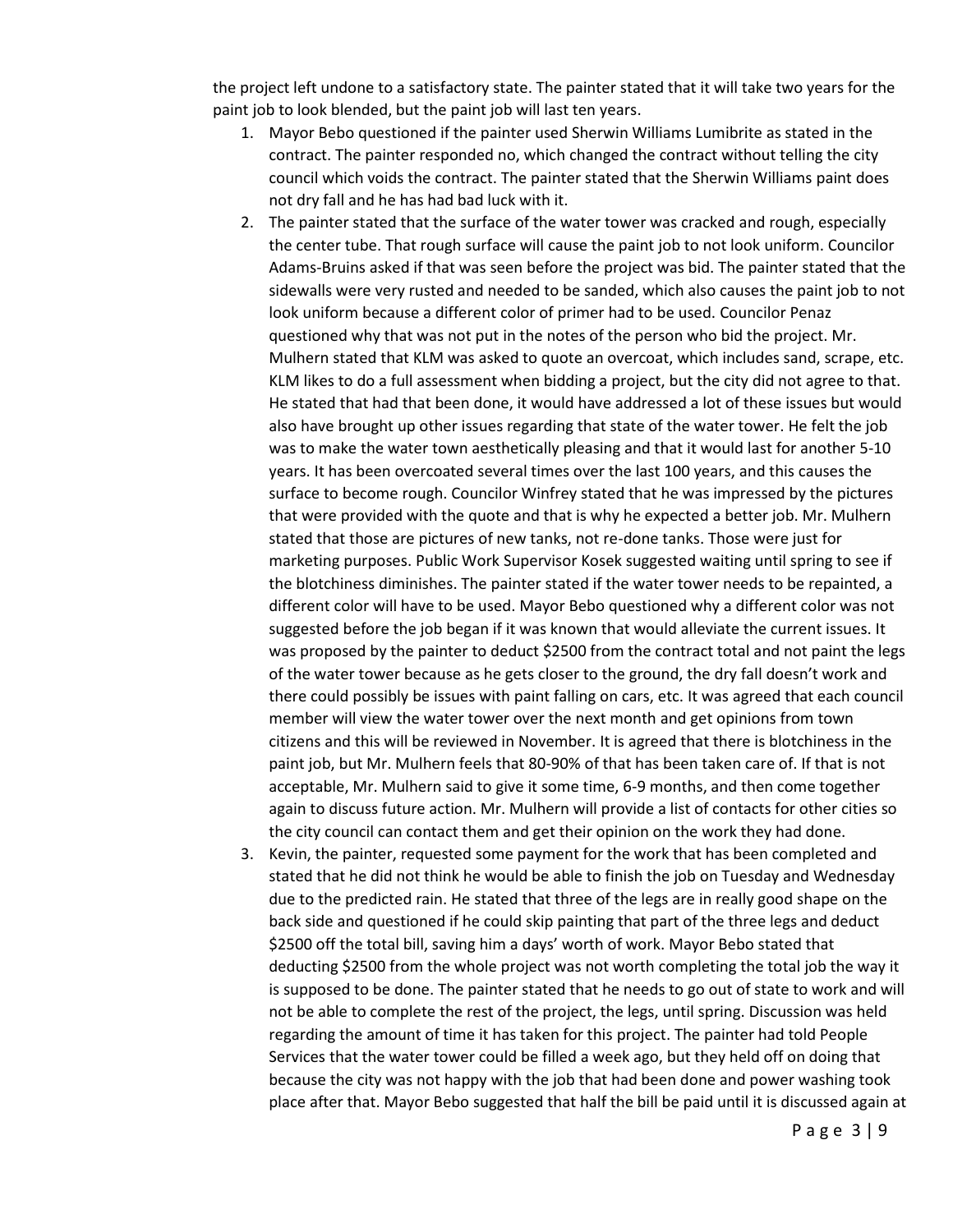the November City Council meeting. Councilor Winfrey agreed that some payment is deserved, but that the whole project needs to be completed. He feels Silver Lake's project should be completed before the company moves on to another project elsewhere. The contract stated that the work would be done within 14 days from the date the work was started, and that has not happened. Councilor Penaz agreed that he would like to see Silver Lake's project completed before the painter moves on to a new project. The painter stated that he is 90% done with the project. Councilor Schneider proposed paying three quarters of the bill at this time. The total cost of repainting the water tower is \$39,691. Mayor Bebo stated that they need to have enough remaining to pay in case the job is not done to the City Council's satisfaction. Councilor Penaz stated that no more than half should be paid because the paint used is not what was agreed on, the schedule is off from what was agreed on, and the job is not done and probably won't be done this year.

 *Motion by Penaz second by Winfrey to pay \$20,000 towards the bid to paint the water tower. Discussion will continue at future City Council meetings regarding full payment once the job is complete or done to the satisfaction of the City Council. Vote for: Mayor Bebo, Councilor Penaz, Councilor Adams-Bruins, Councilor Winfrey. Vote Against: Council Schneider. Motion carried*

- ii. Lee Ortloff from People Services verified that the water tower can now be filled, and hydrants can be flushed. It takes about 10-12 hours to fill the water tower back up.
- 2. Public Safety
	- a. Fire Department report presented by Fire Chief Kosek.
		- i. Discussed calls for September.
		- 1. Correction to submitted report the fire was in Hale Township, not the City of Silver Lake.
		- ii. Fire budget presented to city office to go before council.
		- iii. Fire dept will be hosting fire prevention and Halloween party at the fire hall for the community.
	- b. Ambulance Department report presented by Councilor Adams-Bruins
		- i. Discussed calls for September.
		- ii. Assistant Chief has someone in mind but they are not ready to be named assistant yet.
		- iii. Township funding Councilor Adams-Bruins will attend township meetings in March and make a request for funds. Mayor Bebo brought up the discussion that liaisons may change in January, so it may not necessarily be Councilor Adams-Bruins attending township meetings. Councilor Adams-Bruins stated that it was decided that the City Council Public Safety liaison will attend the township meetings.
		- iv. Ambulance Chief Hackbarth reported that year-to-date uncollectible debt from last year to this year as reported in the budget is \$10,494.88 less. From October to December last year, uncollectible debt was \$7540. According to his calculations, if it continues at this rate there should be about half as much uncollectible debt as last year which leads him to believe that payments received are better. He is unsure why, but hopes to figure that out and keep doing it and improve on it if possible. Councilor Schneider questioned if the use of image trend, digital charting, started at the beginning of this year. Mayor Bebo asked what the past uncollectible debt was. Chief Hackbarth stated that in 2020 it was \$39,467.41. In 2019 it was \$40,538.12.
		- v. Mayor Bebo asked what the current ambulance roster count is. Chief Hackbarth stated that one person did not pass the national registry, so she dropped out but did reimburse her training in full. Another individual paid back his school debt and is uncertain if he can help as he had anticipated as he has taken a new job. He will remain on the roster as he can still help on weekends. The total current roster is about 20. One EMT is currently out with health issues, so unsure what that will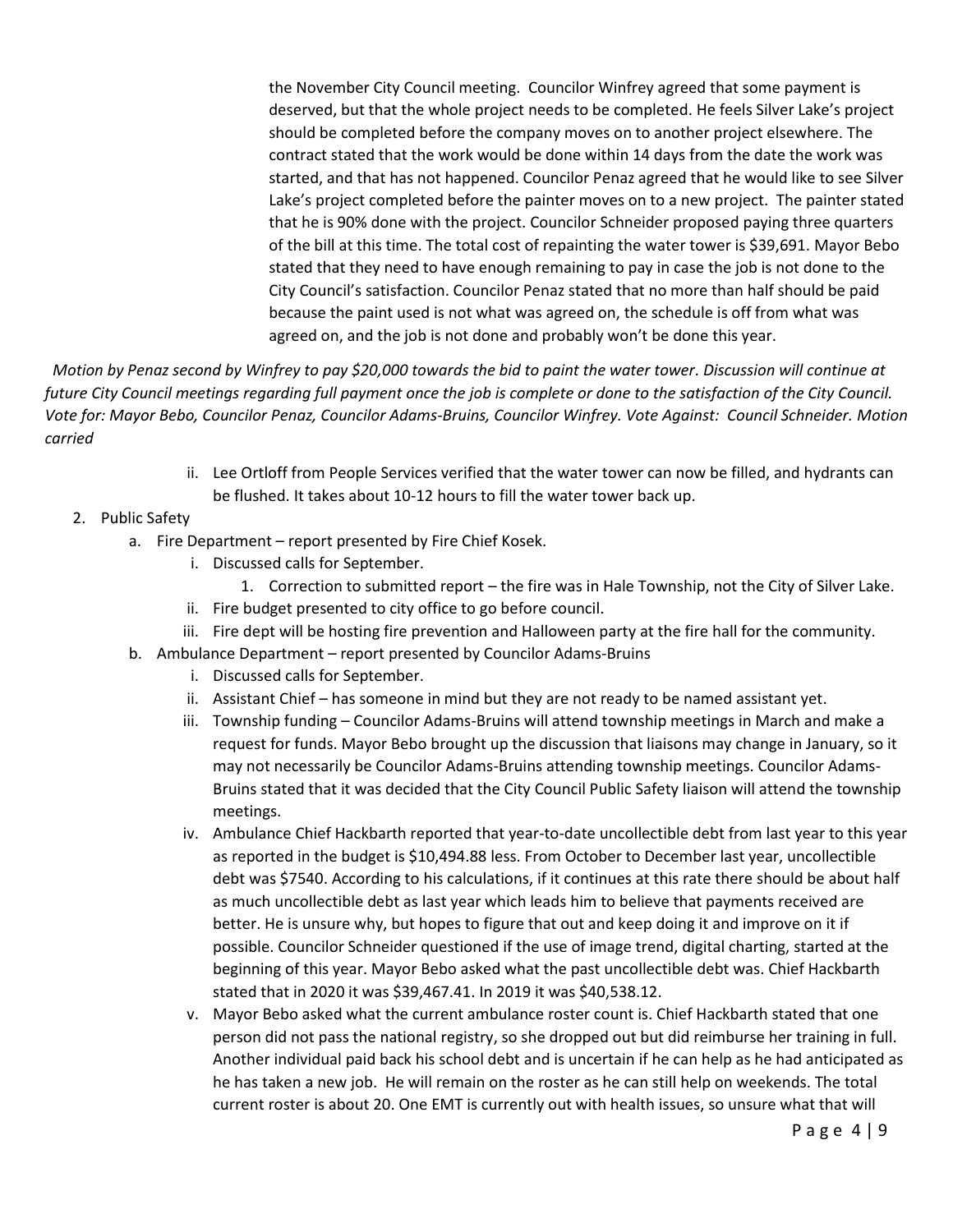mean in the future. All staff, except one, will have their EMR or EMT numbers which means that everyone except one made it through training when usually half don't make it through. There are currently three attending school.

- vi. Councilor Winfrey questioned day shift staffing. Chief Hackbarth stated that it is currently an issue with the staff member currently out. There is one new hire that is currently in school and has her EMR that has been approved by the state to work with Chief Hackbarth so he is not alone. The Covid-19 waiver has been lifted but the state is working to get the new hires certified even before they are done with school so they are able to help now.
- c. Sheriff Report
	- i. Councilor Adams-Bruins presented the Sheriff's monthly report.
	- ii. New Contract for 2022
		- 1. Presented proposals for 40 and 50 hours. The contracts are identical except for the hours and contracted dollar amount, and it is the exact same contract as the past year. Next year is a contract negotiation year, so they are asking for a one-year contract this time rather than a multiple-year contract. The contracted dollar amount difference between the 40 and 50-hour contracts is \$31,000. Councilor Winfrey asked the Sheriff what the feeling is between providing 40 or 50 hours per week for Silver Lake. The Sheriff stated that for the city, more coverage is better. Staffing wise for the county makes the higher hours harder to provide at times. If more than 50 hours have been needed, those hours have not been charged for. When hours spent were less than 50, only the actual hours were billed for. Councilor Adams-Bruins again questioned if the City of Silver Lake needs 50 hours per week. The Sheriff stated that the Deputy's are remaining active and about during the hours they are here. When there is an active situation in town, it doesn't take long to cut down on the hours available for patrolling. Unless the Sheriff's department loses more people, providing 50 hours per week should not be an issue.

*Motion by Winfrey second by Adams-Bruins to accept the contract with the McLeod County Sheriff Department for 50 hours per week at a rate of \$59.70 per hour for an annual total of \$155,220 for the year beginning January 1 through December 31, 2022. Vote for: Unanimous. Motion carried.*

- 3. Municipal Liquor/Auditorium
	- a. Continuing to sort through inventory and doing physical counts to update inventory accuracy.
	- b. Updating menus to include new sandwiches, update pricing and add new options while eliminating redundancies.
	- c. Working on the inventory and computer systems. Getting rid of old stock and items that do not sell while getting back some items that have been out of stock for a while.
	- d. Hiring music and creating events for the bar. Coordinating with Lions to start meat raffles again.
	- e. Hired comedians for the Thanksgiving comedy night.
	- f. Running events out of the auditorium.
	- g. Organizing back storage area. Making room for liquor and making it easier to count.
	- h. Working with distributers to update the tap beers and increase sell volume.
	- i. Mayor Bebo noted sales were down \$6000. This is due in part to being understaffed and having to close.
	- j. Karissa attended the MMBA annual meeting. Owen would like to attend next year as well.
	- k. Request for Council Action to approve hire of Gabriel Engstrom as a bartender at \$10.79/hour pending background check and drug testing.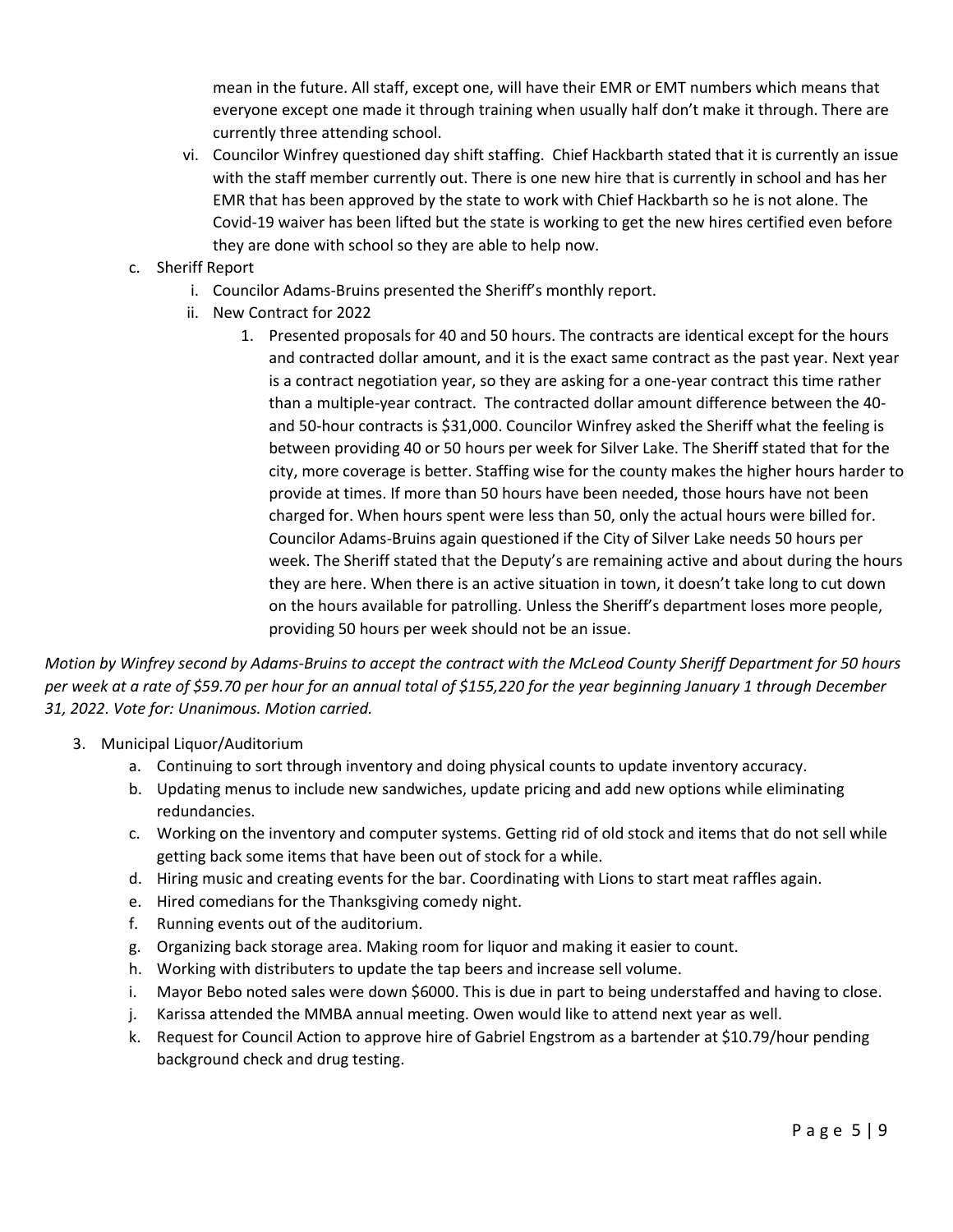*Motion by Schneider second by Penaz to approve hiring of Gabriel Engstrom as a bartender at \$10.79/hour pending passing of background check and drug testing. Vote for: Unanimous. Motion carried.*

l. Request for Council Action to approve hire of Sarah Hlavka as a bartender at \$10.79/hour pending background check and drug testing.

*Motion by Schneider second by Penaz to approve hiring of Sarah Hlavka as a bartender at \$10.79/hour pending passing of background check and drug testing. Vote for: Unanimous. Motion carried.*

- 4. Community Development
	- a. Planning Commission met on October 12. Discussed MNTAP coming and reviewing our infrastructure plans to see if the city can save any money by going green. Commissioner Kahn will set up a Zoom meeting with a MNTAP representative. She would like two times that would work for people to attend. It was suggested that the Zoom meeting be set up for the next Planning Commission meeting on November 9, and City Council members wishing to be present can attend the meeting. This meeting will be posted as a quorum.
	- b. Silver Edge Estates
		- i. With slab houses, is there a legal obligation for a storm shelter in the development? MNSPECT representative stated that there is no code requiring a storm shelter.
		- ii. Question was raised if a slab house plan was okayed for one builder, can another builder put up a slab home without presenting the plans to the Planning Commission? Past meetings will be reviewed to see what the decision was.
		- iii. The size of the four lots approved for rezoning are small. Question was asked if there is a minimum square footage for lot size and will each builder have to go to the Planning Commission for a variance to build on them. This will be reviewed.
		- iv. Sandboxes at the park are being repaired. Organizations in town may want to donate towards these repairs. Councilor Winfrey will check.
- 5. Administration
	- a. September Treasurer's Report reviewed.
	- b. Request for Action regarding Proposed Mediated Settlement Agreement with Nelson Auto Center for work done on police vehicles. The amount of the settlement for Silver Lake is \$158.06. If the council chooses to accept the settlement, no action is necessary. Discussion by City Attorney that an agreement has been reached, so the city can either accept the findings or dispute them and try to recover additional funds. He is comfortable having the city accept the agreement at this time.

*Motion by Penaz second by Adams-Bruins to accept the findings of the court in the Class Action Lawsuit against Nelson Auto Center, Inc. Vote for: Unanimous. Motion carried.*

- c. Blight notice sent to Villager Apartments on October 12.
- d. Email was sent to Randy Redman regarding listing Main Street properties, have not received a response yet.
- e. Reviewed Silver Edge Estates Development Agreement Page 5 City Participation regarding "An addition the City agrees, peculiar to this project only, to waive water and sewer hookup fee for all residence construction completed for occupancy within five (5) years from the date of the first building permit being issued for a lot in each respective Phase."
	- i. Phase 1 Development Agreement was signed in August 2000, fees should have been waived through 2005 or 2006, depending on when the first permit was issued.
	- ii. Phase 2 Addendum was signed in November 2003, fees should have been waived through 2009, depending on when the first permit was issued.
		- 1. According to the previous City Clerk/Treasurer, he was told by the City Clerk/Treasurer before him that sewer and water fees were not to be charged for construction in Silver Edge Estates, so no fees have been collected for any construction in this development to date.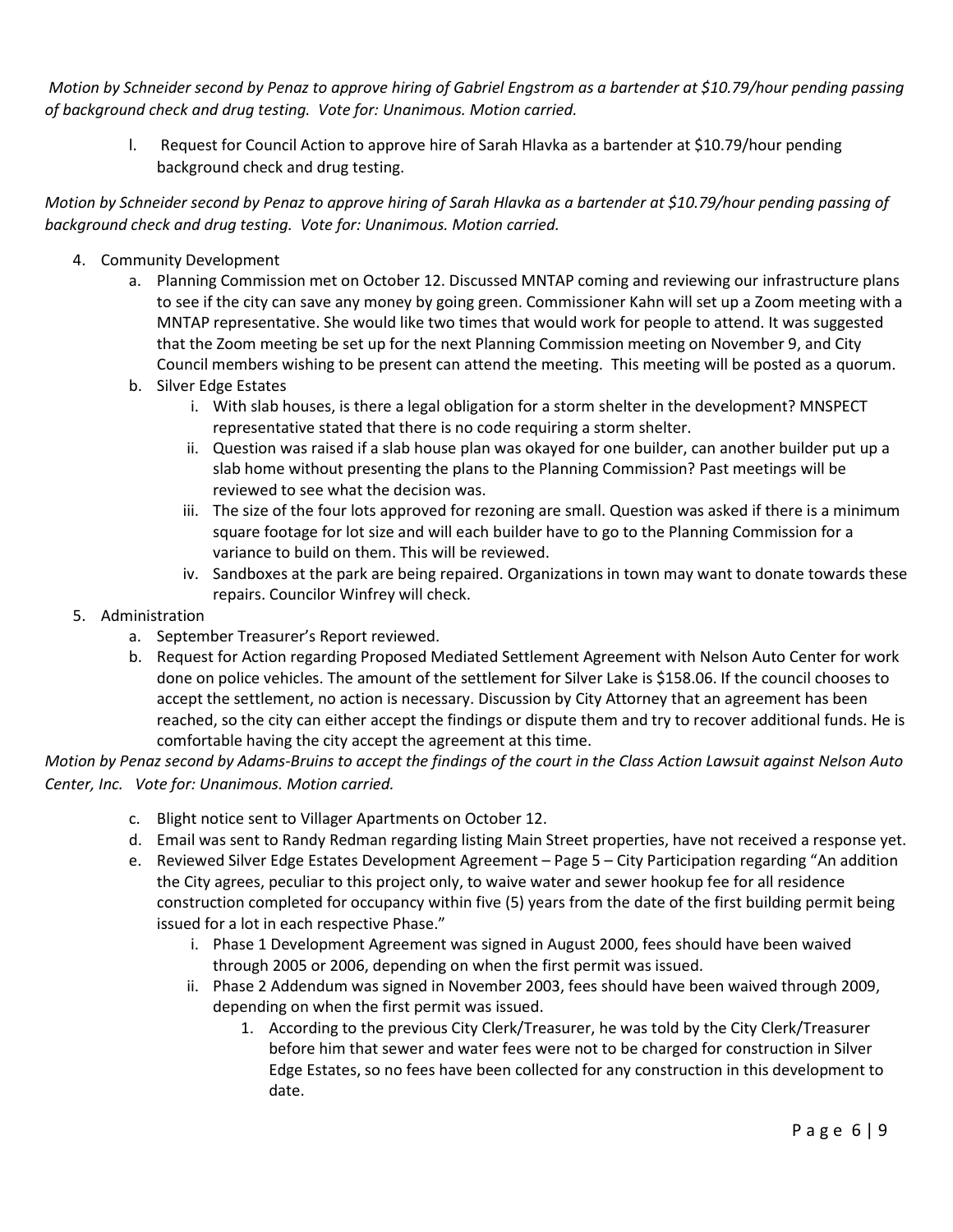*Motion by Winfrey second by Adams-Bruins that going forward from this day the city will honor the agreement regarding the collection of \$2500 sewer and \$2500 water hookup fees (SAC charges). These fees will no longer be waived for all new homes built in Phase 2 as the five (5) year waiver period has ended. Vote for: Unanimous. Motion carried.*

## Old Business

- 1. 2022 Budget
	- a. Insurance costs have been updated to 2022 PEIP rates.
	- b. Public Works budget has been reviewed and updated.
	- c. \$50,0000 add to Public Works Sewer Utility fund for new Lift Station.
	- d. Returned Sheriff contract back to last year's amount of \$163,000.
	- e. Will review YTD revenue and expenses for swimming pool.
	- f. Critical to get townships on-board for Ambulance service.

## New Business

- 1. Villager Apartments
	- a. Introductions: Scott Qualle, MNSPECT Building Official; Dale Kosek, Fire Chief; Laurie Snegosky, McLeod County Health & Human Services; Mike Juanich, Villager Apartments owner; Kenneth Janssen, City Attorney.
	- b. Report by MNSPECT: Monday, October 11, 2021, fire code inspection done at Villager Apartments. Inspected 6 of the 8 units. Currently there are two uninhabitable units in the building. Conditions are worse now than they were 2 ½ years ago when another inspection was completed. Many of the items to be corrected at that time have not been completed, MNSPECT recommends condemning the building in hopes to get corrections made. Mayor Bebo questioned if the building was structurally uninhabitable. The greatest concern are fire safety hazards and water damage from roof leaks causing unsafe and unhealthy living conditions, but not concerns of the building collapsing. The previous city council had closed the building down and it reopened in March 2021. Mr. Juanich stated that all corrections he was asked to make 2 ½ years ago were completed and he was able to have renters return. He stated that in August 2021 there were plumbing issues for which permits were received and those issues were resolved. He received a stop action because he has been unable to acquire a permit for replacing the gypsum that is required in the bathroom, causing the two lower-level units to remain uninhabitable. He also stated that there was also a leak from an upper-level apartment kitchen sink that the renter was unaware of which caused the ceiling in the lower-level apartment to collapse. A new roof was put on the building in September.
	- c. Laurie Snegosky stated that she was in the building two years ago and due to the water damage from the sewer system and the roof, it looks like a totally different building. She was concerned about the soft floor in the unoccupied apartment, #203, on the upper level. With the open windows and unclear paths all over the building, she is very concerned about the health and well-being of the residents.
	- d. City Attorney stated that a housing certificate was issued in March 2021. Councilor Winfrey questioned if the collapsing ceilings and soft floors cause concern for the safety of the building. He stated that even if the units are unoccupied, they are damaged and unsafe. Per the recommendation from MNSPECT, the building should be condemned immediately whereas Health & Human Services does not find anything that warrants immediate action. Ms. Snegosky stated that she has no authority to make a recommendation, but she is very concerned about the health and safety of the residents. Even though in the 25 years she has worked for the county and has only seen two residences that were occupied in worse conditions than this one, she does not have the authority to recommend condemning the building. City Attorney questioned if it is felt there is an immediate risk to the tenants. Scott, from MNSPECT, stated that there are some items that could be corrected immediately that would help the situation such as replacing missing smoke and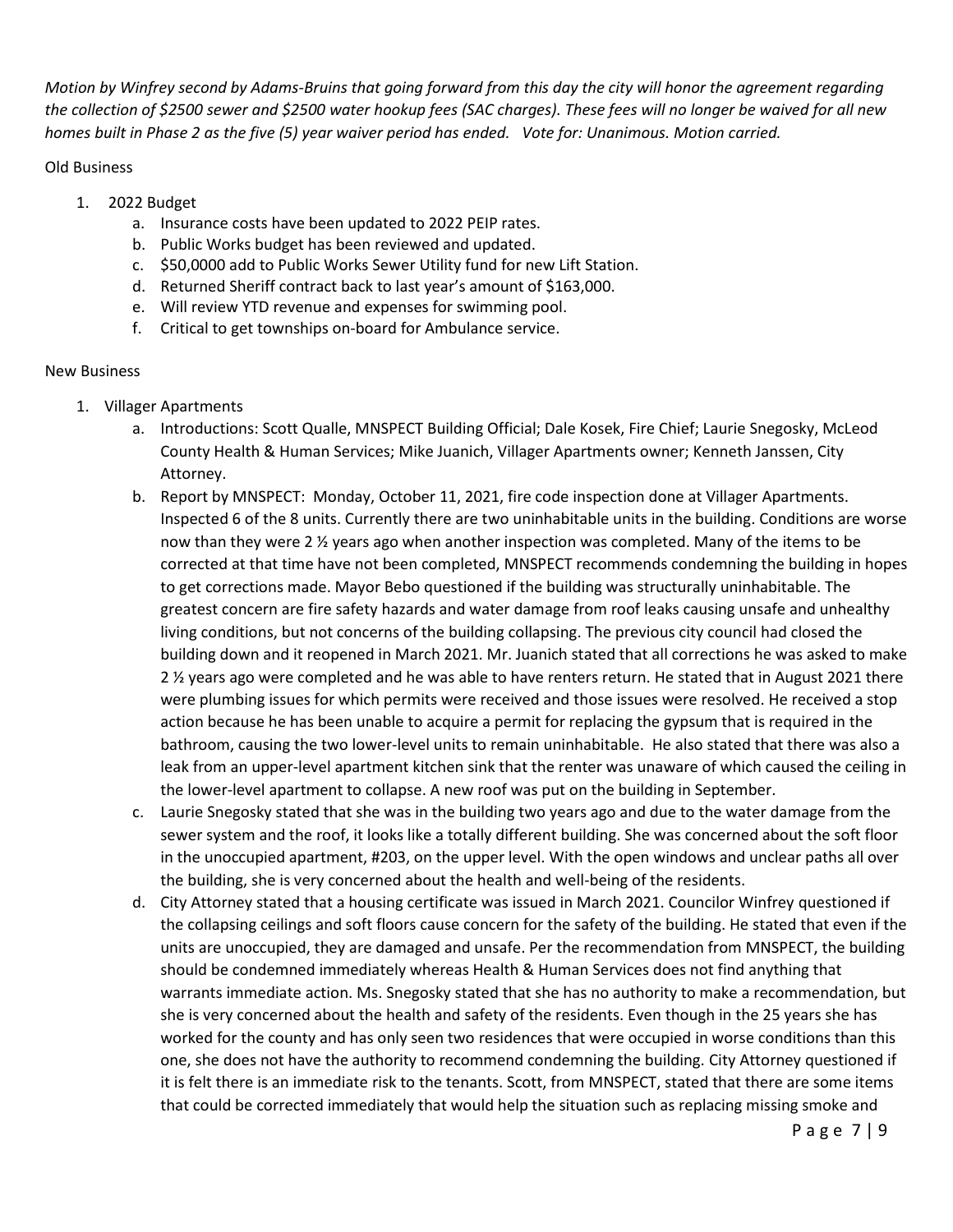carbon monoxide detectors, but feels no one should be living in the building and the owner needs motivation to make the necessary repairs and he is unsure how to provide that motivation. Mike stated that he has not received any reports of the issues in the building and is unaware of any soft floor. He feels the fire safety issues are mostly sheet rock replacement issues that can be done quickly. Councilor Penaz questioned if there was attic access to check for water damage. The access is in one of the upper-level units.

- e. Scott, from MNSPECT, wants clear expectations of what the plan is to correct the issues in the building. The City Attorney stated that there are incentives currently in place to keep Mike on track to complete the necessary work as he is required to maintain a valid housing certificate of occupancy at the Villager Apartments. Scott stated that at this time, the certificate of occupancy should be revoked for five of the eight units in the building. It was then asked if the certificate of occupancy could be maintained if just one unit was habitable. MNSPECT would not issue a certificate of occupancy for one unit of a multi-unit building. City Attorney stated that when referring to the ordinance regarding the renewal of a housing certificate for a building with deficiencies, the owner would typically be given to 35 days to get everything corrected before revoking or not renewing the certificate. He stated that even though the building is not in compliance with the fire code, there does not appear to be an immediate public health risk. Mr. Juanich needs to be given notice of what exactly needs to be done. Councilor Winfrey asked what the qualifications were for condemning the building and the City Attorney stated that the building needs to be unfit for human habitation and those qualifications can be found in the city ordinance and that determination would be made by the housing inspector. The current certificate of occupancy is for six units as two units are uninhabitable, but the certificate could be issued for the six because there were not sheet rock fire code issues at that time. What needs to be done is to have a full inspection done with the bulidng, including an electrical inspector, and provide their findings to Mr. Juanich. Once he receives those findings, he will need to provide a plan on how he is going to complete each of the repairs, having 35 days from the date of receipt of the findings to obtain the proper permits and make all the necessary corrections. It was questioned if all eight units need to be habitable or just the current six. The two are currently uninhabitable due to needing new cabinets and that being a money issue. Those two units will be locked so they can no longer be entered. Immediate corrections that are to be made include getting all fire and carbon monoxide detectors up and running and all fire extinguishers replaced. Discussion was had regarding condemnation of the building. If that were to happen, the certificate of occupancy would be revoked, and no one could live in the building until everything was brought up to code and a new certificate of occupancy was issued.
- f. The issue was raised that Mr. Jaunich has not been notified in the past of fire and police calls to the building. The city ordinance states if a resident has three incidents meeting certain criteria within one year, they can be removed from the building. That will be addressed with the Sheriff's Department.
- g. The following recommendation was made by the City Attorney regarding 104 Grove Ave SE, Villager Apartments:
	- i. The city is to get a full inspection, including electrical, of all units in the building.
	- ii. Prepare a list of all repairs that need to be completed. Get the list to Mr. Jaunich so he knows exactly what the expectations are, what needs to be fixed and what needs to be corrected so the building is habitable.
	- iii. Provide a timeline that the city feels is reasonable for Mr. Jaunich to get all the listed repairs done and that will ensure that the residents remain safe, and the city is satisfied.
	- iv. If the repairs are not done within the timeline and the building remains a threat, the city can condemn the building.